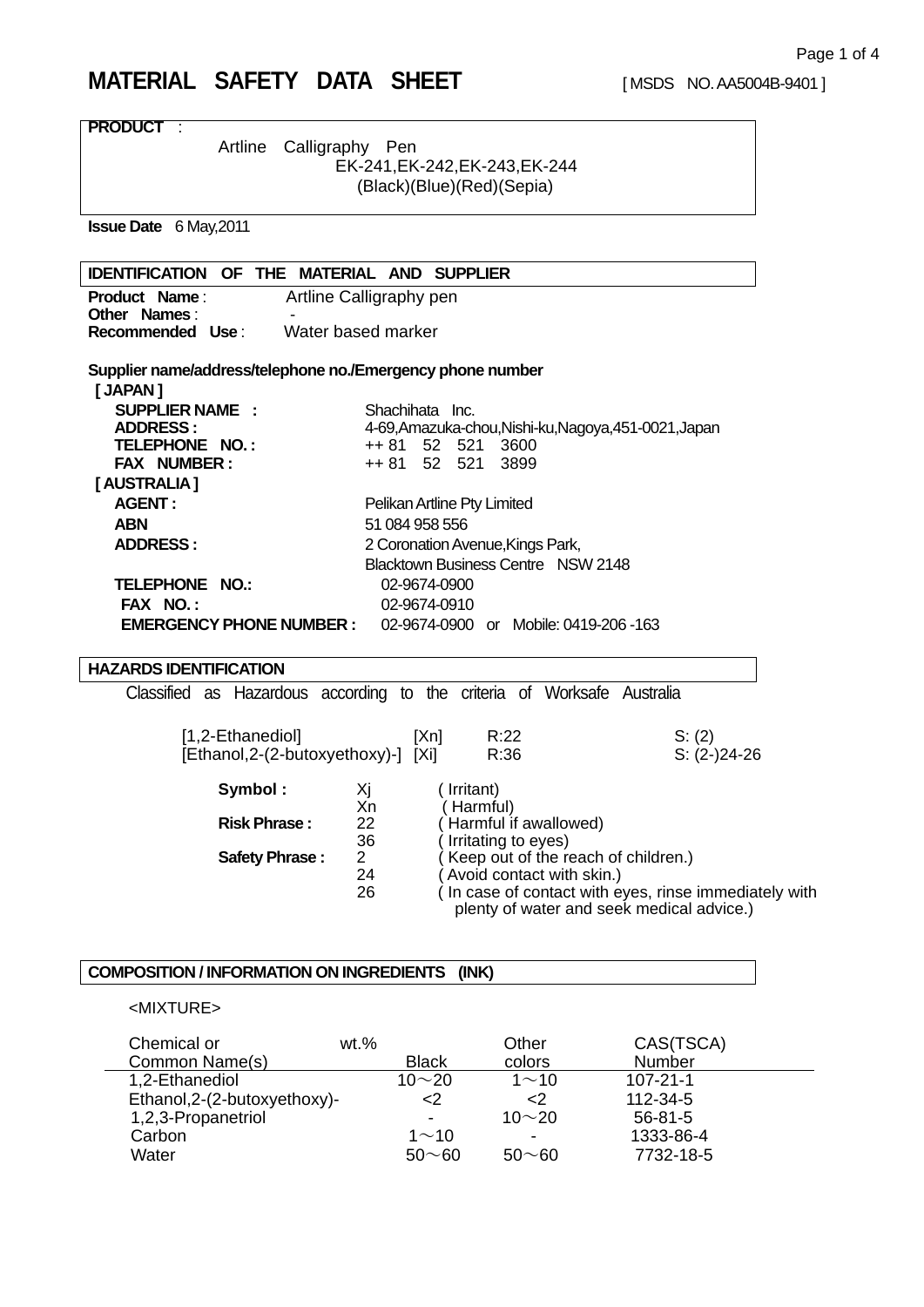## **FIRST AID MEASURES**

## **SWALLOWED :**

Not applicable

#### **EYE CONTACT :**

 Immediately flush with plenty of water. Seek medical advice immediately. **SKIN CONTACT :**  Wipe off with dry cloth and wash with mild soap. Seek medical advice immediately.

#### **INHALATION :**

 Move to well ventilated place. Seek medical advice immediately. **FIRST AID FACILITIES :** 

No Data

## **FIRE FIGHTING MEASURES**

## **Suitable Extinguishing Media :**

 water fog CO2 , dry chemical or foam

#### **Precaution for fire fighters and special protective equipment :**

Vapors are flammable , may form explosive mixtures with air . While in use, keep away from heat, sparks or naked flames. Heating may cause explosion .

## **ACCIDENTAL RELEASE MEASURES**

LAND SPILL Wipe off with dry cloth.

 WATER SPILL Contain spilled liquid with sand or earth. Do not use combustible materials,such as sawdust.

#### **HANDLING AND STORAGE**

Store in a cool, dry, well-ventilated location. Keep tightly capped.

## **EXPOSURE CONTROLS / PERSONAL PROTECTION**

## **EXPOSURE CONTROL PARAMETERS :**

|    | <b>OSHA PEL (1994)</b> |            |                                                                                  |
|----|------------------------|------------|----------------------------------------------------------------------------------|
|    | [1,2,3-Propanetriol]   |            | TWA 15 mg/m <sup>3</sup>                                                         |
|    | [Carbon black]         | <b>TWA</b> | 3.5 mg/m <sup>3</sup>                                                            |
|    | ACGIH TLV (2003)       |            |                                                                                  |
|    | [1,2-Ethanediol]       | CL.        | mg/m <sup>3</sup> (H)<br>100                                                     |
|    | [1,2,3-Propanetriol]   | <b>TWA</b> | 10 $mg/m3$                                                                       |
|    | [Carbon black]         | <b>TWA</b> | 3.5 mg/m <sup>3</sup>                                                            |
| EN | LIMIT (2000/39/EN)     |            |                                                                                  |
|    | [1,2-Ethanediol]       |            |                                                                                  |
|    | eight hours            |            | 20 ppm ( $52 \text{ mg/m}^3$ ) (skin)<br>40 ppm (104 mg/ m <sup>3</sup> ) (skin) |
|    | short-term             |            |                                                                                  |

## **PERSONAL PROTECTION**

Not required . Avoid skin and eye contact . Do not smoke . Remove any naked lights or strong heat sources .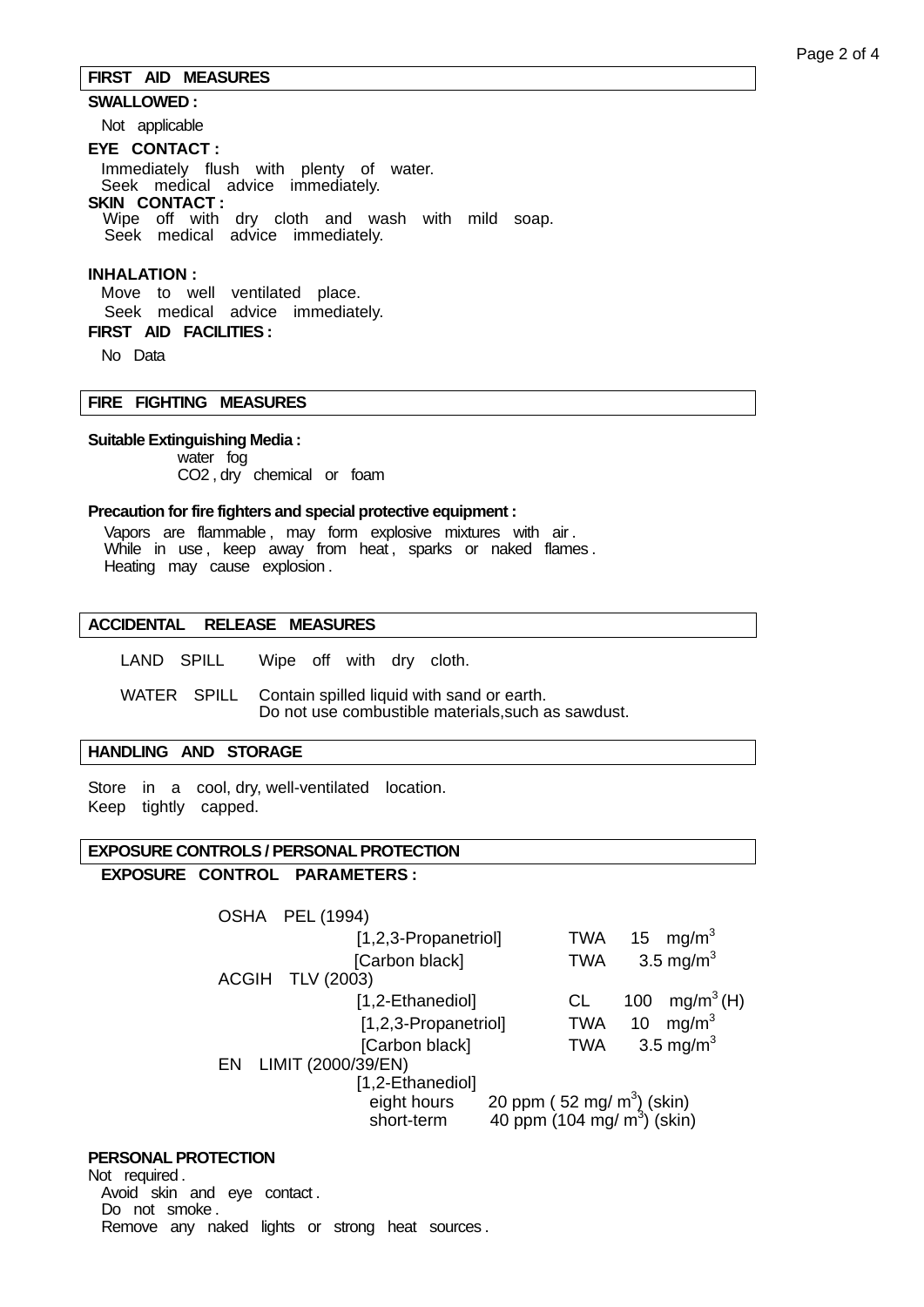## **ENGINEERING CONTROLS :**

Not required. Maintain concentration below recommended exposure limit . Use with local exhaust ventilation . Vapor heavier than air . Keep stock in a well ventilated area . Keep tightly capped .

#### **PHYSICAL AND CHEMICAL PROPERTIES (INK)**

 Appearance Physical state **Liquid**<br>None Odor Mone<br>
DH 8~10 pH 8~10 Boiling Point / Boiling Range No data available<br>
Flash Point Mot applicable Explosive Properties No data available Relative Density  $(g/cm<sup>3</sup>)$ Solubility [ Water ]

Not applicable  $1.0 - 1.1$  g/cm<sup>3</sup><br>soluble

## **STABILITY AND REACTIVITY**

Keep away from oxidizing agents, peroxides, acids, acid chlorides, acid anhydrides, alkali metals and ammonia .

#### **TOXICOLOGICAL INFORMATION**

# **ACUTE EFFECTS**

#### **SWALLOWED** :

Not applicable

#### **EYE :**

 A moderate eye irritant. May cause watering of eyes. High concentrations of vapors will cause irritation.

# **SKIN :**

 Contact with skin may result in irritation. Repeated or prolonged skin contact may lead to dermatitic effects. Will have a degreasing action on the skin.

#### **INHALED :**

 Toxic by inhalation. The vapor is an irritant to the mucous membranes and respiratory tract. Inhalation of vapor can result in headaches , dizziness and possible nausea. Possible CNS effects.

## **CHRONIC EFFECTS :**

 Possible liver and kidney disorders. Repeated or prolonged skin contact can cause chronic dermatitis.

Treat symptomatically.

## **ACUTE TOXICITY** (RTECS;2004.11)**:**

| [1,2-Ethanediol]     |                               |                    |        |             |
|----------------------|-------------------------------|--------------------|--------|-------------|
|                      | Oral                          | $LD_{50}$ (rat)    | 4,700  | mg/kg       |
|                      | Inhalation                    | $LC_{50}$ (rat)    | $>200$ | $mg/m^3/4H$ |
|                      | <b>Skin</b>                   | $LD_{50}$ (rabbit) | 9,530  | uL/kg       |
|                      | [Ethanol,2-(2-butoxyethoxy)-] |                    |        |             |
|                      | Oral                          | $LD_{50}$ (rat)    | 5,660  | mg/kg       |
|                      | <b>Skin</b>                   | $LD_{50}$ (rabbit) | 2,700  | mg/kg       |
| [1,2,3-Propanetriol] |                               |                    |        |             |